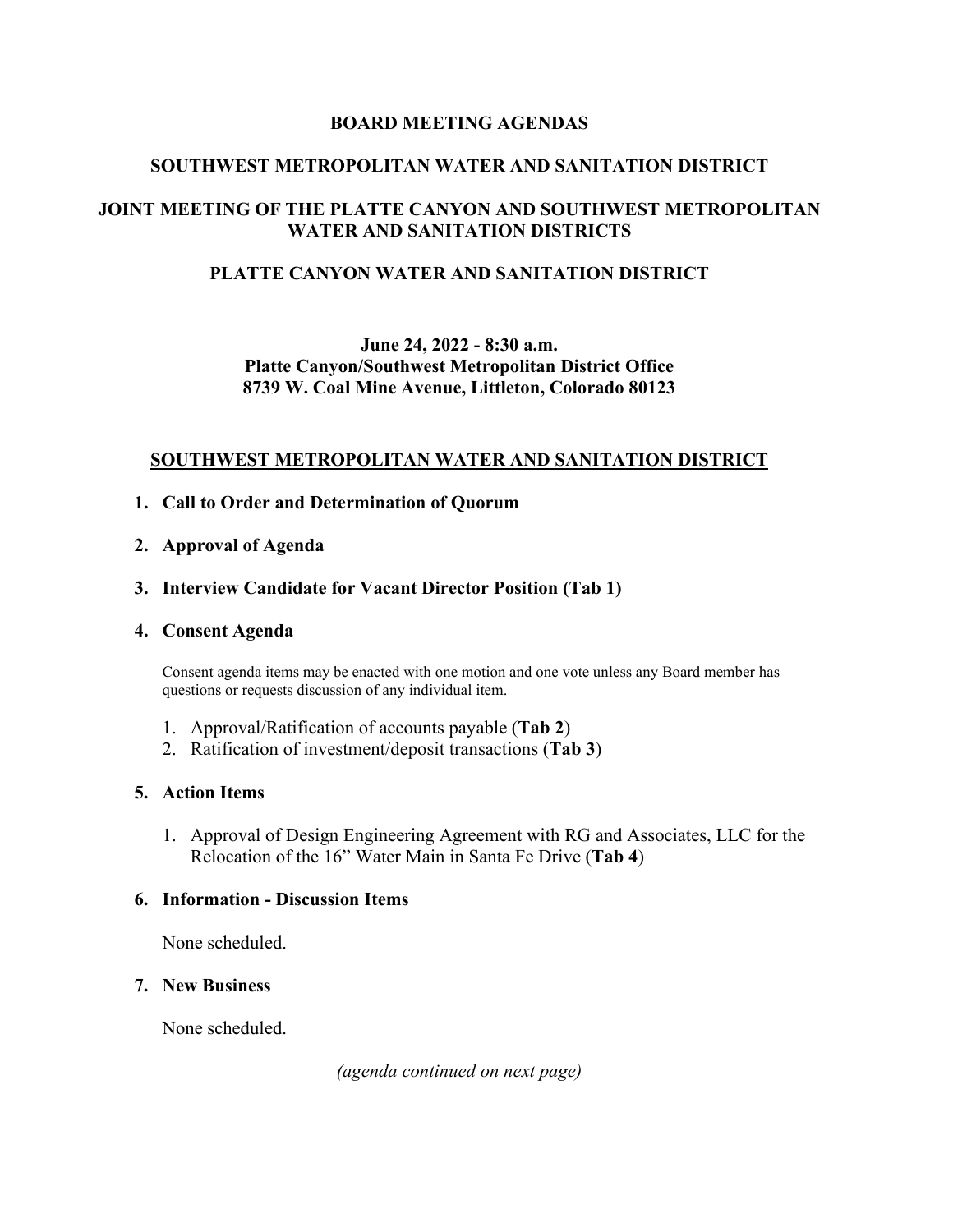## **JOINT MEETING OF THE PLATTE CANYON & SOUTHWEST METROPOLITAN WATER & SANITATION DISTRICTS**

# **1. Call to Order and Determination of Quorum**

# **2. Approval of Agenda**

# **3. Consent Agenda**

1. Approval of Minutes for the May 27, 2022 Joint Regular Meeting **(Tab 5**)

# **4. Action Items**

None scheduled.

## **5. Information - Discussion Items**

- 1. Platte Canyon financial statements (**Tab 6**)
- 2. Southwest Metropolitan financial statements (**Tab 7**)
- 3. Platte Canyon investment/deposit report (**Tab 8**)
- 4. Southwest Metropolitan investment/deposit report (**Tab 9**)
- 5. PC/SWM Intergovernmental Agreement Review (**Tab 10**)
- 6. Manager's report (**Tab 11**)
- 7. Operations report (**Tab 12**)
- 8. Construction projects report (**Tab 13**)

*(agenda continued on next page)*